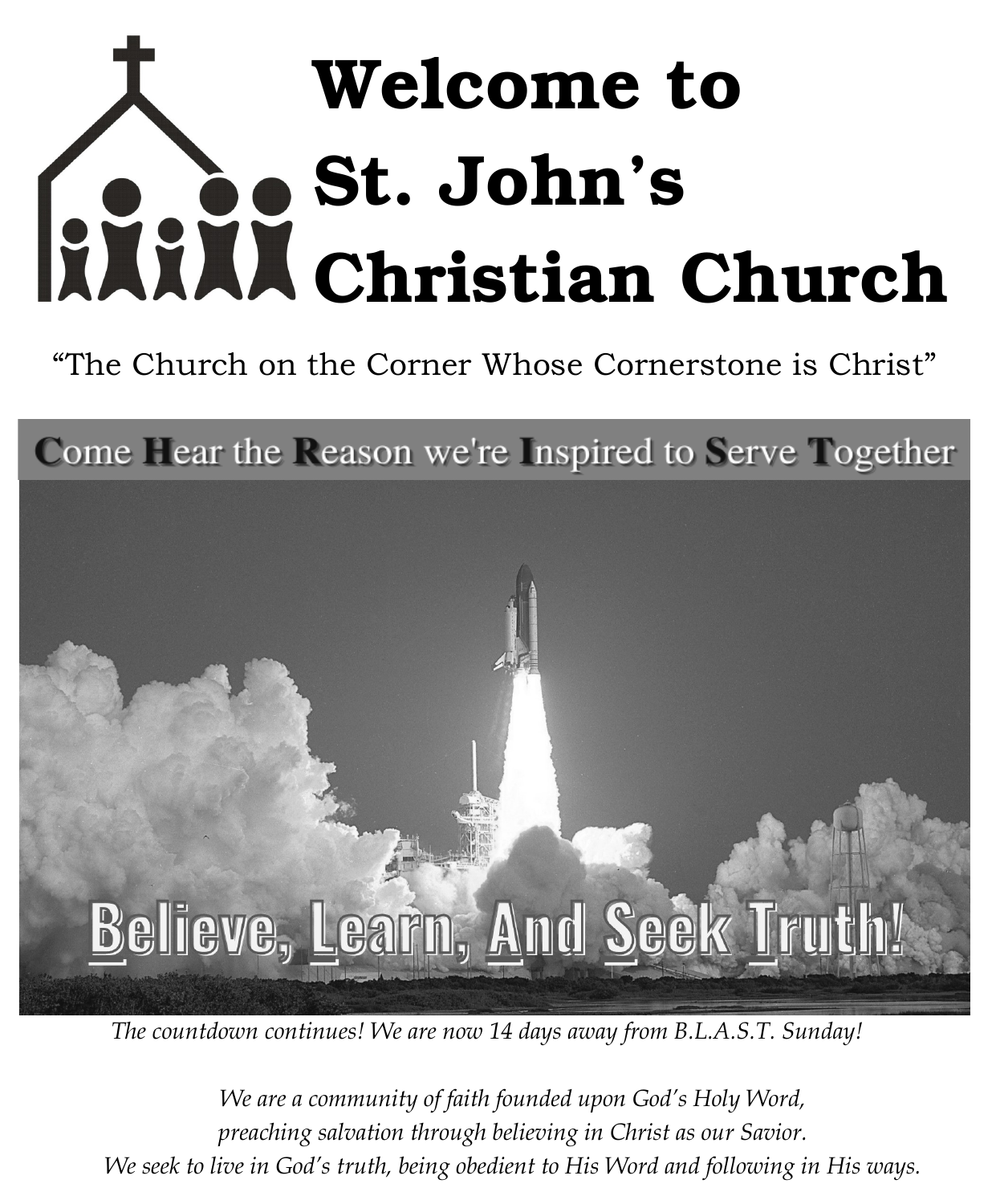August 29, 2021 8:00 AM and 10:30 AM

## Welcome to our Worship of God 14th Sunday after Pentecost

| <b>Welcome and Announcements</b>                      |                                                      |
|-------------------------------------------------------|------------------------------------------------------|
| Scripture and Prayer of Invocation                    | Psalm 45:1-2, 6-7 (pg. 558)                          |
| Prelude                                               | "He Has Made Me Glad/I Will Enter"                   |
| †A Brief Service Exalting Our Lord, Jesus Christ      | #86, "Give Him Glory"                                |
| Children's Message                                    |                                                      |
| Pastoral Prayer and The Lord's Prayer (debts/debtors) |                                                      |
| †Hymn                                                 | #562, "Rejoice, Ye Pure in Heart"                    |
| <b>Scripture Reading</b>                              | Mark 7:1-8, 14-23 (pg. 997, James 1:19-27 (pg. 1196) |
| Sermon                                                | "Teaching, to the World"                             |
| Sharing Our Tithes and Offerings                      |                                                      |
| Offertory                                             | "As the Deer"                                        |
| †The Doxology (#625) and Prayer of Dedication         |                                                      |
| †Closing Hymn                                         | #515, "Since Jesus Came into My Heart"               |
| †Spoken Benediction                                   |                                                      |
| †Benediction in Song                                  | #504, refrain only, "He Touched Me"                  |
| †Postlude                                             |                                                      |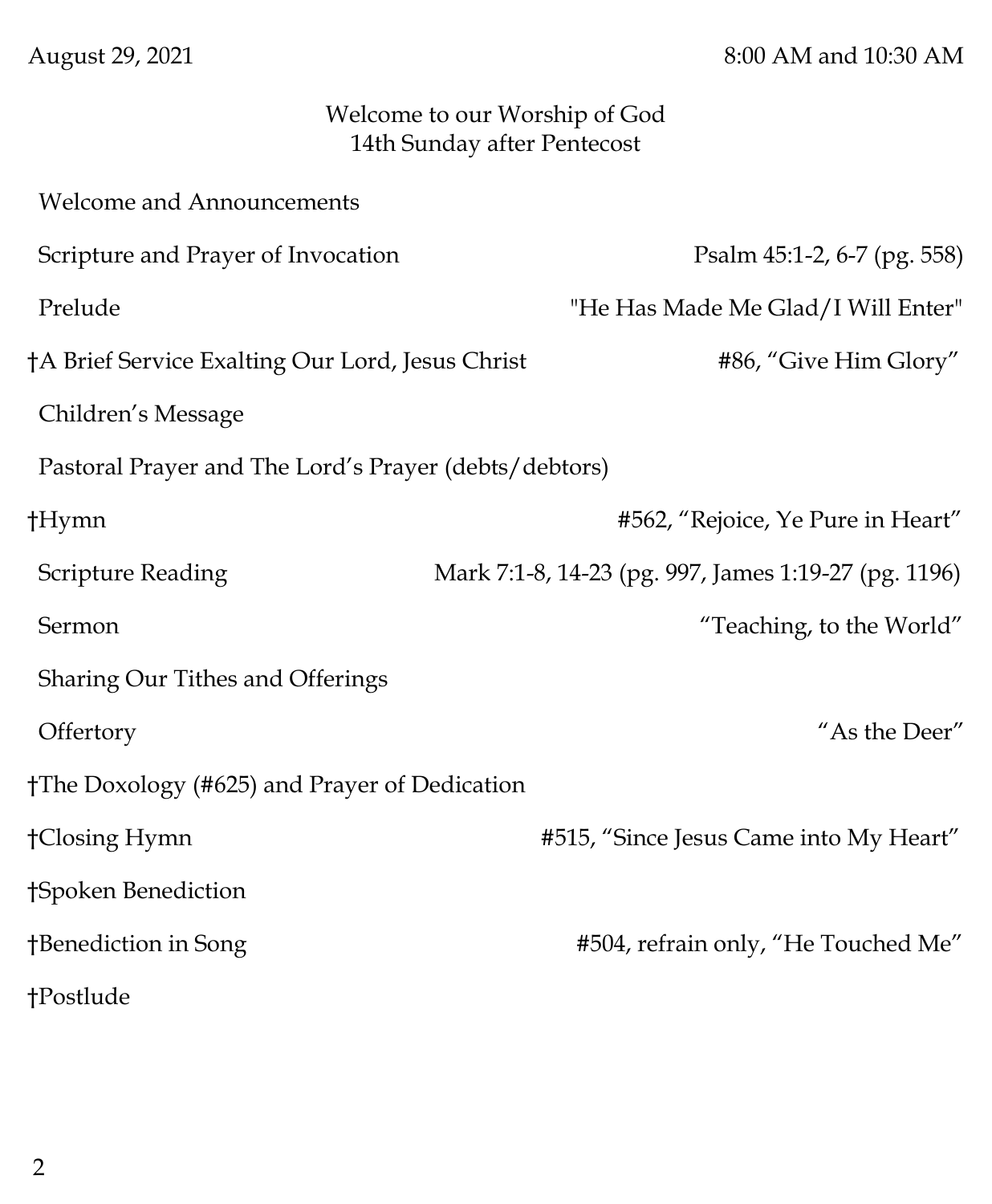**Psalm 45:1-2** My heart is stirred by a noble theme as I recite my verses for the king; my tongue is the pen of a skillful writer. <sup>2</sup> You are the most excellent of men and your lips have been anointed with grace, since God has blessed you forever. **Psalm 45:6-7** Your throne, O God, will last for ever and ever; a scepter of justice will be the scepter of your kingdom. <sup>7</sup> You love righteousness and hate wickedness; therefore God, your God, has set you above your companions by anointing you with the oil of joy.

**Mark 7:1-8** The Pharisees and some of the teachers of the law who had come from Jerusalem gathered around Jesus and <sup>2</sup> saw some of his disciples eating food with hands that were "unclean," that is, unwashed. <sup>3</sup> (The Pharisees and all the Jews do not eat unless they give their hands a ceremonial washing, holding to the tradition of the elders. <sup>4</sup> When they come from the marketplace they do not eat unless they wash. And they observe many other traditions, such as the washing of cups, pitchers and kettles.) <sup>5</sup> So the Pharisees and teachers of the law asked Jesus, "Why don't your disciples live according to the tradition of the elders instead of eating their food with 'unclean' hands?" <sup>6</sup> He replied, "Isaiah was right when he prophesied about you hypocrites; as it is written: "'These people honor me with their lips, but their hearts are far from me. <sup>7</sup> They worship me in vain; their teachings are but rules taught by men.' <sup>8</sup> You have let go of the commands of God and are holding on to the traditions of men." **Mark 7:14-23** Again Jesus called the crowd to him and said, "Listen to me, everyone, and understand this. <sup>15</sup> Nothing outside a man can make him 'unclean' by going into him. Rather, it is what comes out of a man that makes him

'unclean.'" <sup>16</sup> <sup>17</sup> After he had left the crowd and entered the house, his disciples asked him about this parable. <sup>18</sup> "Are you so dull?" he asked. "Don't you see that nothing that enters a man from the outside can make him 'unclean'? <sup>19</sup> For it doesn't go into his heart but into his stomach, and then out of his body." (In saying this, Jesus declared all foods "clean.") <sup>20</sup> He went on: "What comes out of a man is what makes him 'unclean.' <sup>21</sup> For from within, out of men's hearts, come evil thoughts, sexual immorality, theft, murder, adultery, <sup>22</sup> greed, malice, deceit, lewdness, envy, slander, arrogance and folly. <sup>23</sup> All these evils come from inside and make a man 'unclean.'"

**James 1:19-27** My dear brothers, take note of this: Everyone should be quick to listen, slow to speak and slow to become angry, <sup>20</sup> for man's anger does not bring about the righteous life that God desires. <sup>21</sup> Therefore, get rid of all moral filth and the evil that is so prevalent and humbly accept the word planted in you, which can save you. <sup>22</sup> Do not merely listen to the word, and so deceive yourselves. Do what it says. <sup>23</sup> Anyone who listens to the word but does not do what it says is like a man who looks at his face in a mirror <sup>24</sup> and, after looking at himself, goes away and immediately forgets what he looks like. <sup>25</sup> But the man who looks intently into the perfect law that gives freedom, and continues to do this, not forgetting what he has heard, but doing it-- he will be blessed in what he does. <sup>26</sup> If anyone considers himself religious and yet does not keep a tight rein on his tongue, he deceives himself and his religion is worthless. <sup>27</sup> Religion that God our Father accepts as pure and faultless is this: to look after orphans and widows in their distress and to keep oneself from being polluted by the world.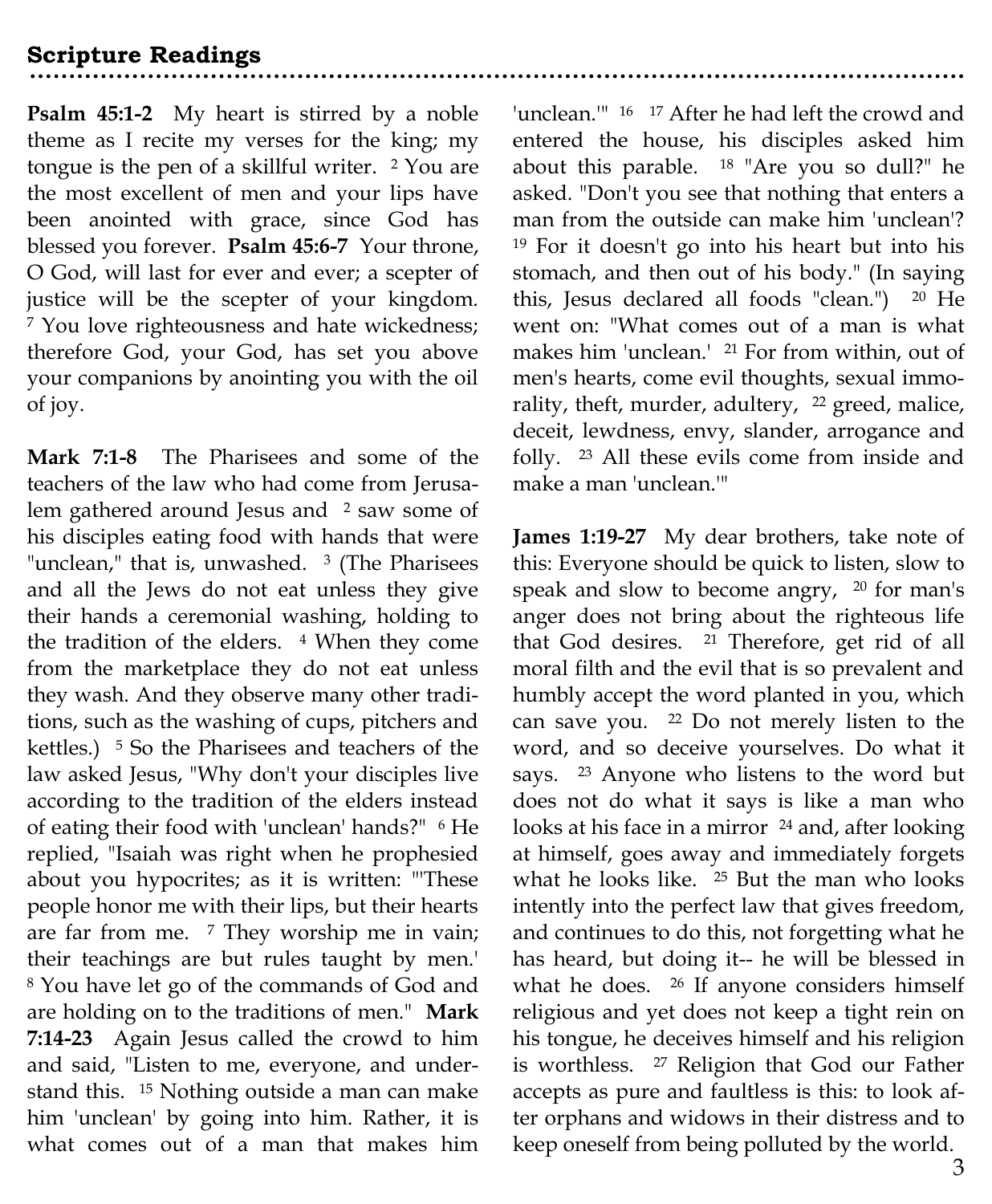#### **Sermon Notes**

| Sermon    | "Teaching, to the World"         |  |
|-----------|----------------------------------|--|
| Scripture | Mark 7:1-8, 14-23, James 1:19-27 |  |

## **Congregational Prayer**

God of Grace and God of Glory, I bow before you in supplication, seeking your forgiveness. I recognize that I have often failed to do what your Word tells me to do, so I have gossiped, been judgmental, neglected to serve, and even forsaken you. Fill me with the power of the blood of your Son, that my heart and mind will be cleansed, that I will stop polluting myself with worldly ways and be faithful to you, to you alone. In humility and repentance, I pray. Amen.

.......................

## **Next Sunday - September 5th, 2021**

Sermon - "The Value of our Labor" Scriptures - Deuteronomy 15:7-11; Ephesians 4:25-28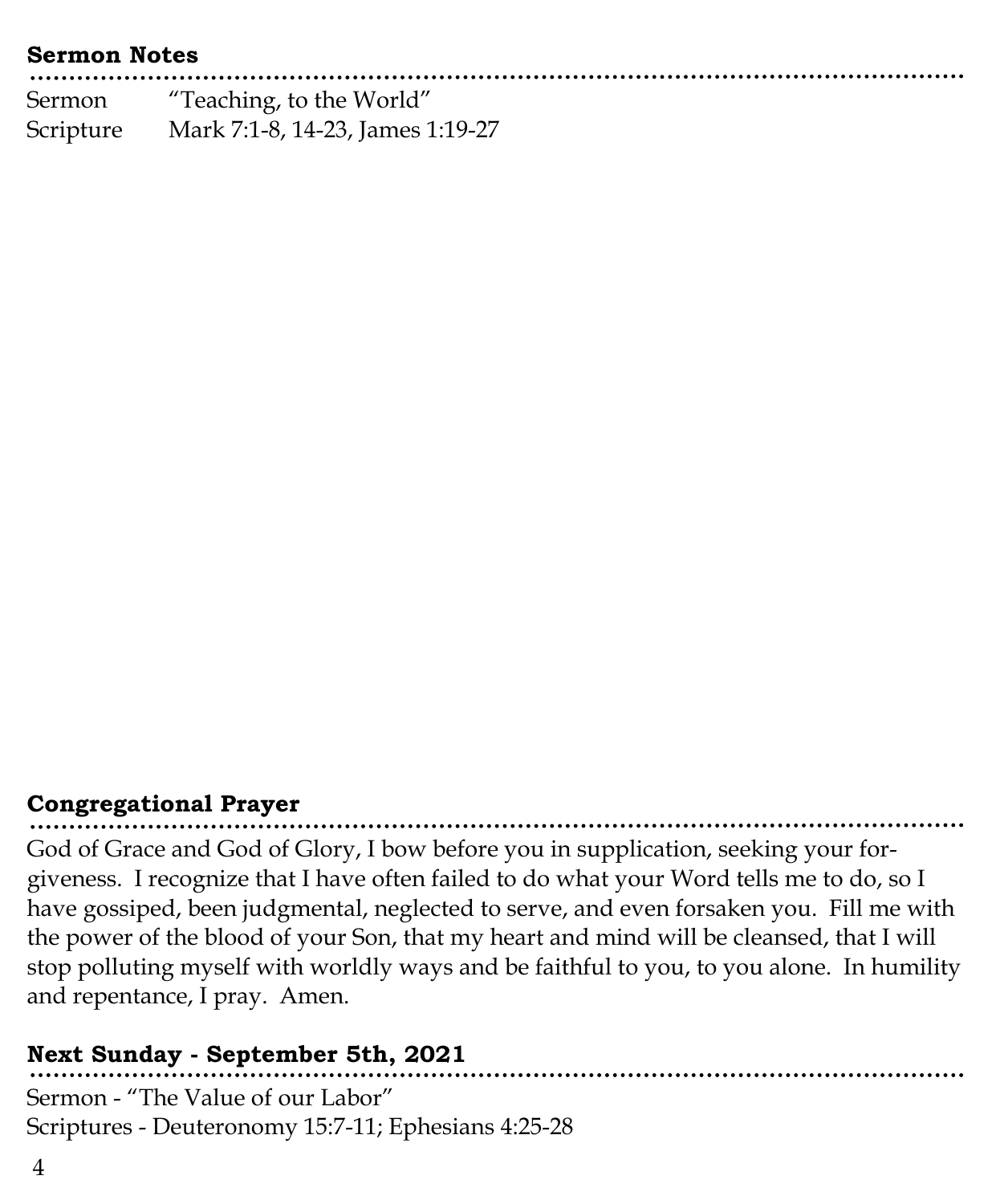#### **Announcements**

- **B.L.A.S.T. Sunday**  We are in the final countdown to BLAST Sunday! Join us on September 12th as we **Believe, Learn And Seek Truth** together!
- **GIF Gals**  Attention GIF Gals! Do you like to laugh? Giggle? Snicker? Chuckle? Sing? Have you ever played a musical instrument? Then get ready for a fun-filled afternoon presented by Nancy Rupp at her home on Sunday afternoon, September 12th starting at 2:00PM. One never knows what our hostess has in store! The fun will be followed with an ice cream sundae bar. Don't miss the fun. If you would like to carpool, meet in the church parking lot at 1:45PM. Otherwise, there is plenty of parking at 22396 State Route 2, Stryker. Sign up at the office bulletin board by September 5th. Hope all of you will join in on the fun!

#### **Mission Announcement**

The Mission Committee would like your help participating in the "Love Your Neighbor 'Back to Basics' Campaign" at Rebekah's Haven, the "safe haven" for mothers with children supported by Toledo Gospel Rescue Mission. Currently, there are two families living at Rebekah's Haven who could use some assistance with back-to-school items. One of the families residing at Rebekah's Haven has three school-aged boys and the other family has two school-aged children, boy and a girl. If you would like to help provide these families with some essential back-to-school clothing, please see the information posted on the Mission Bulletin Board located outside the office for further details.

## **Today's Worship Servants**

| Accompanist       | (Both) Lynne Christman                      |
|-------------------|---------------------------------------------|
| Song Leader       | (Both) Roger Zimmerman                      |
| Children's Moment | (Both) Matt Hines                           |
| Easy Worship      | (Both) Kelly Ducey                          |
| Sound Tech        | (Both) James Grime                          |
| Live Stream Tech  | (10:30) Ryan Christman                      |
| Head Usher        | Dave Walker                                 |
| 8:00AM Usher      | Linda Heer                                  |
| 10:30AM Ushers    | Paul & Joan Lovejoy, Roger & Mary Zimmerman |
|                   |                                             |



August Mission-A-Month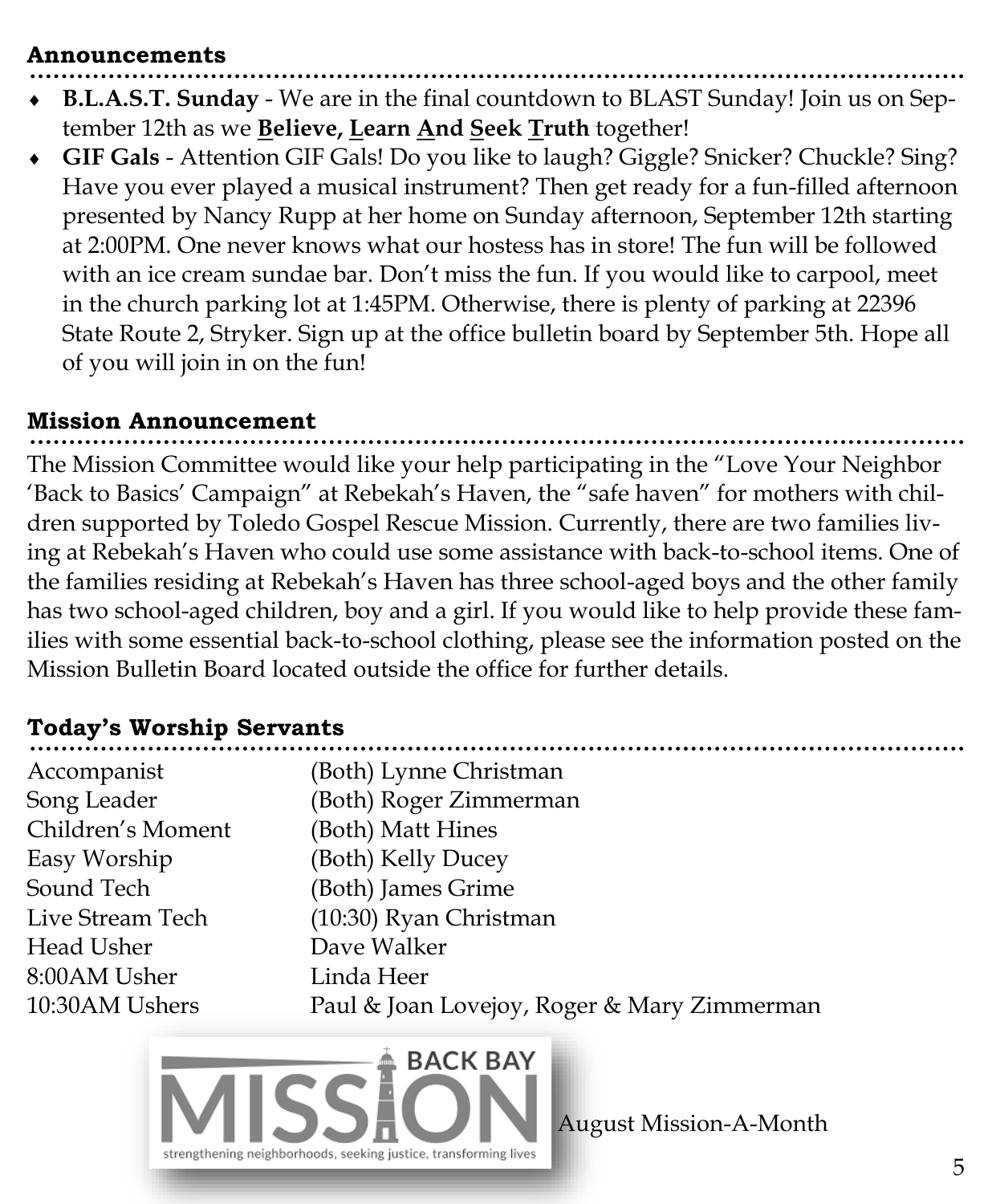## **Welcome!**

## **Guests and Visitors**

Welcome to SJCC! We are so glad you have chosen to join us as we worship the Lord together. We hope you feel God's love in a new, refreshing way. You can learn more about our church by visiting the "New to SJCC" page on our website at www.stjohnsarchbold.org/newtosjcc or by picking up a copy of "Getting to Know St. John's Christian Church: Visitor Brochure" at the literature rack near the office.

## **Mother's Room/Diaper Changing Station/Nursery Care**

We have a Mother's Room located outside of the sanctuary. We kindly ask you to sanitize items after use (i.e. changing pad, toys, etc.) using the wipes provided as a respectful gesture to other families with small children in need of the room. Nursery care is offered during the 10:30 worship service for infants and pre-kindergarten children. A diaper changing station is located in the Nursery.

**Large Print and Children's Bulletins** are available on a table in the sanctuary narthex.

**Hearing Assistance** is provided by our system for hearing aids with a "loop system" switch position.

| Sun           | 8:00AM  | Worship (Sanctuary)                  |
|---------------|---------|--------------------------------------|
|               | 8:30AM  | Pause for Praise (96.1 WMTR)         |
|               | 9:15AM  | Sunday School                        |
|               | 10:30AM | Worship (Sanctuary and YouTube Live) |
| Mon           | 11:00AM | <b>Staff Meeting (Office Closed)</b> |
| Tue           | 9:15AM  | Bible Study (Fireside Room)          |
| Wed<br>8:30AM |         | Moms in Prayer (Fireside Room)       |
|               | 10:00AM | AAMA (Fireside Room)                 |
|               | 7:00PM  | Praise Band Practice (Sanctuary)     |
| Sun           | 8:00AM  | Worship (Sanctuary)                  |
|               | 8:30AM  | Pause for Praise (96.1 WMTR)         |
|               | 9:15AM  | Sunday School, Faith Village         |
|               | 10:30AM | Worship (Sanctuary and YouTube Live) |
|               |         |                                      |

# **Week of August 29th at St. John's Christian Church**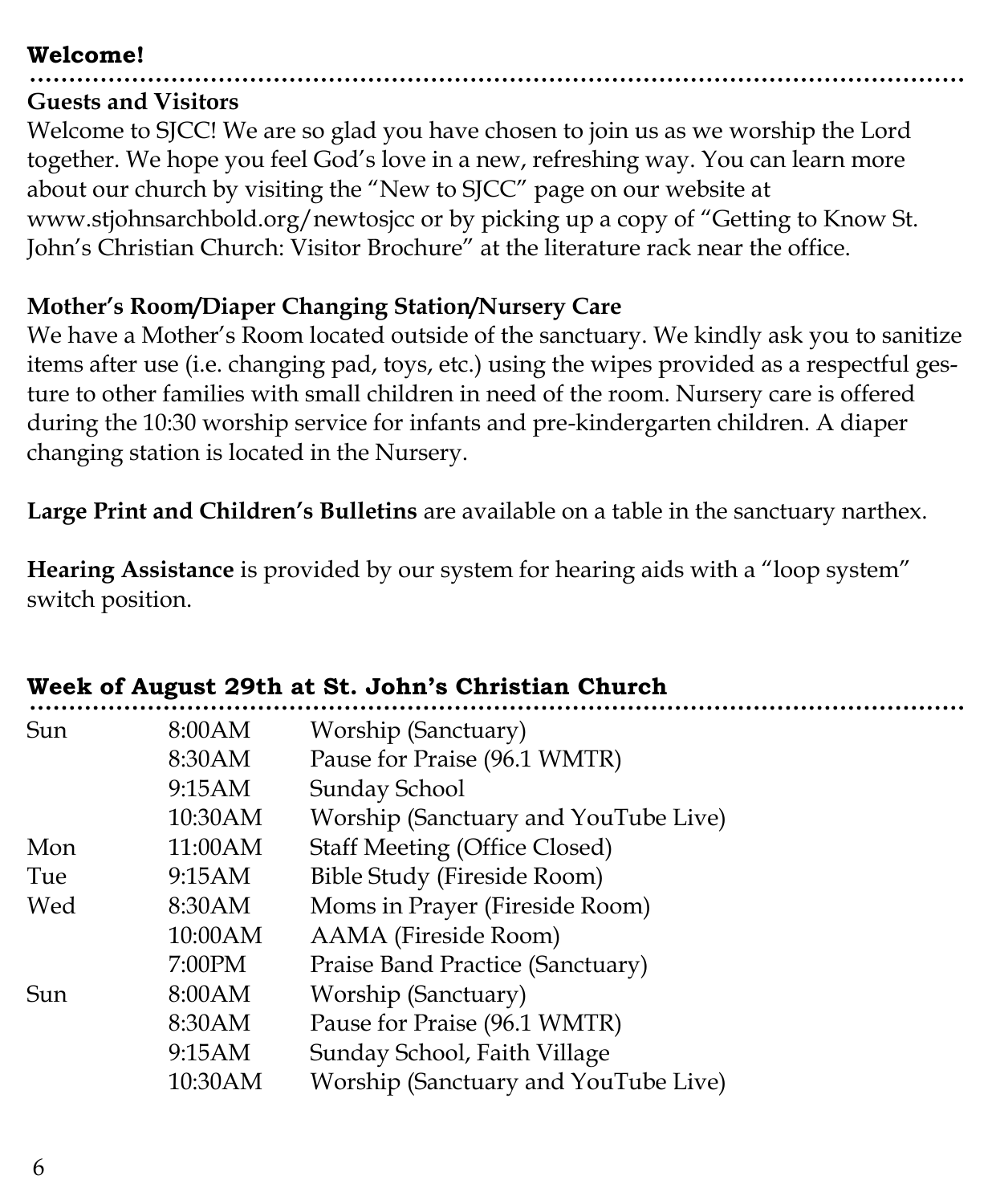## **Skittles Prayer**

From Leah and Raegan's Children's Message on 8/15. When you're eating your next bag of Skittles, use the candy colors to guide a moment of prayer!

- Red Pray for someone you love
- Orange Pray for something you're thankful for
- Yellow Pray for something you're scared or worried about
- Green Pray for forgiveness
- Purple Pray for teachers or church leaders

# **Daily Discovery Guide**

Discover Daily Devotional Guides are available in the hallway literature rack in the narthex (suggested donation \$6 each). You can also access the guide online at https:// scriptureunion.org/discovery/. Below is the list of daily readings for this week:

| August 31 – Soften Your HeartHebrews 3:7-19           |  |
|-------------------------------------------------------|--|
| September 1-Striving Not to StriveHebrews 4:1-11      |  |
| September 2-Keep Up Your Bible ReadingHebrews 4:12-16 |  |
|                                                       |  |
| September 4 – Eternity is at StakeHebrews 5:11 - 6:3  |  |

## **Consistory Contact Information**

President Gary Frazier (419-654-3133)

Elders Ryan Christman (419-551-2124), Jon Lindsay (419-445-4504), Todd Nafziger (419-906-7343), Betsy Redd (419-551-1843), Brad Roth (419-906-0408), David Stuckey (419-446-4686)

Deacons/ Tim Beck (419-267-5634), Jim Grieser (567-239-5876), Mindy Deaconesses Gruenhagen (mindygruenhagen@gmail.com), Keith Kern (419-572-1984), Jan Lindsay (419-445-4504), Crissi Stuckey (419-551-1146), Karen Walker (419-572-0834), Missy Warncke (419-551-4676), Bruce Wooley (419-572-6678)